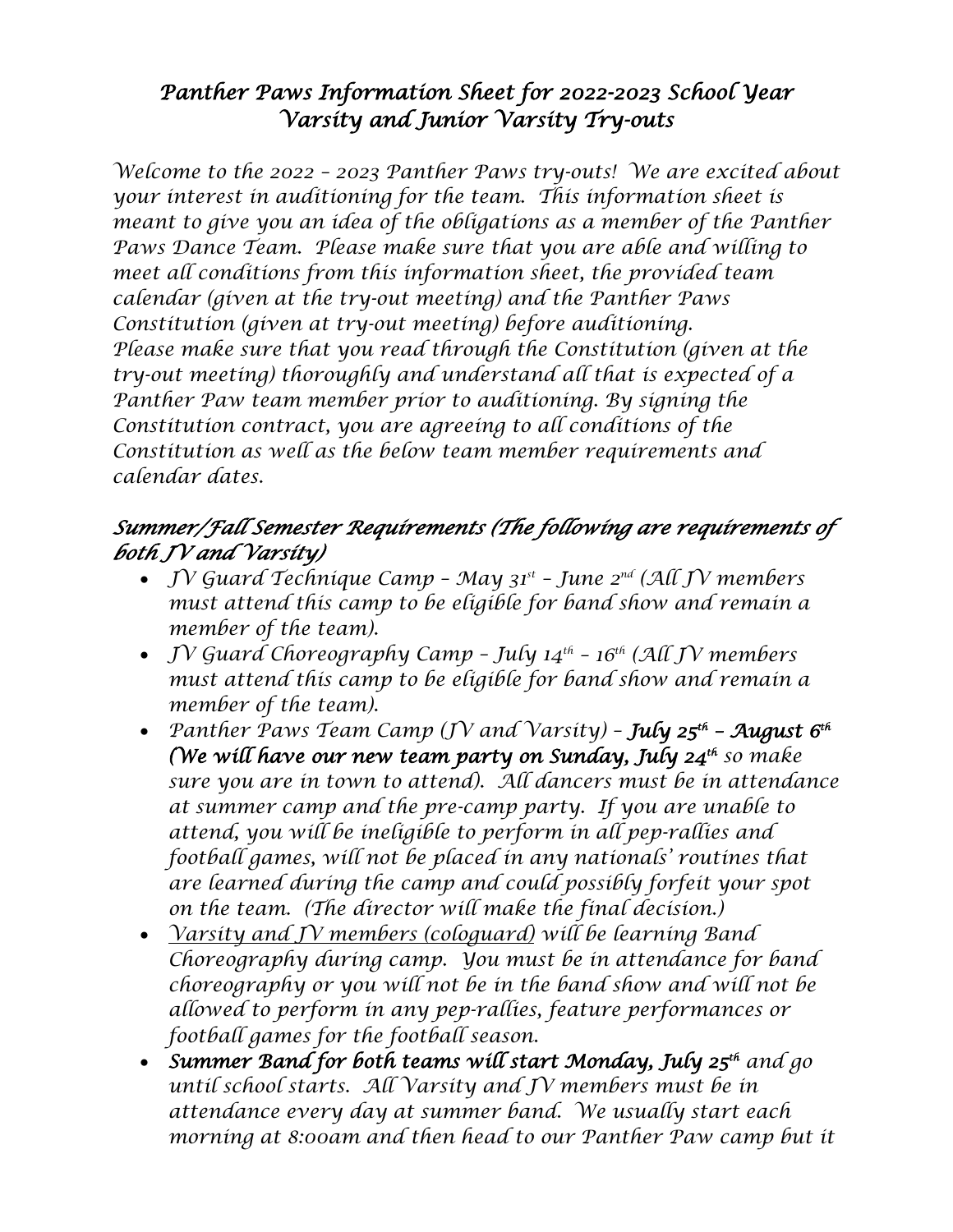*could start earlier. Depending on the schedule of in-service, band rehearsals could be in the evenings from 5-8 pm. (You need to stay flexible with your schedule until we receive definite times from band.)*

- *All Junior Varsity members must be able to enroll in the 1st period JV class. There are no exception to this rule!!*
- *All Varsity members must be able to enroll in the last period of the day, Varsity Class. There are no exceptions to this rule!! (we are not sure of the bell schedule for next year but varsity's class is always the last period of the day)*
- *Junior Varsity Practices Starting with the first day of school through the end of football season / state marching contest. JV will have the following regular practices:*
	- o *Monday Friday morning band rehearsals 7:00am 8:15am (this could change depending on the bell schedule for school)*
	- o *Monday Evening Rehearsals 6:30–9:00 pm (every Monday)*
	- o *Daily Team practices Monday through Friday 8:00 am through 1st period*
- *JV will have the following practice schedule beginning at the conclusion of marching band season:*
	- o *Monday through Friday morning practices beginning at 7:30am through 1st period*
- *All practice times could change depending on the bell schedule for next year.*
- *All Football games both home and away (there are no exceptions to missing a football game especially as JV is performing in every halftime show). These are mandatory and failure to attend could result in a member losing their spot in the band show. Failure to participate in the band show could result in a member being unable to participate in nationals. JV must also be available for any play-off games so be aware that if a game is scheduled you are expected to be there.*
- *Varsity Practices Starting with the first day of school through football season / state marching contest :* 
	- o *Varsity will practice every morning with the band 7:00- 8:15am (this could change depending on the bell schedule for school)*
	- o *Monday-Thursday practices beginning with the Varsity class period until 5:30/6:00pm. Depending on the week the end*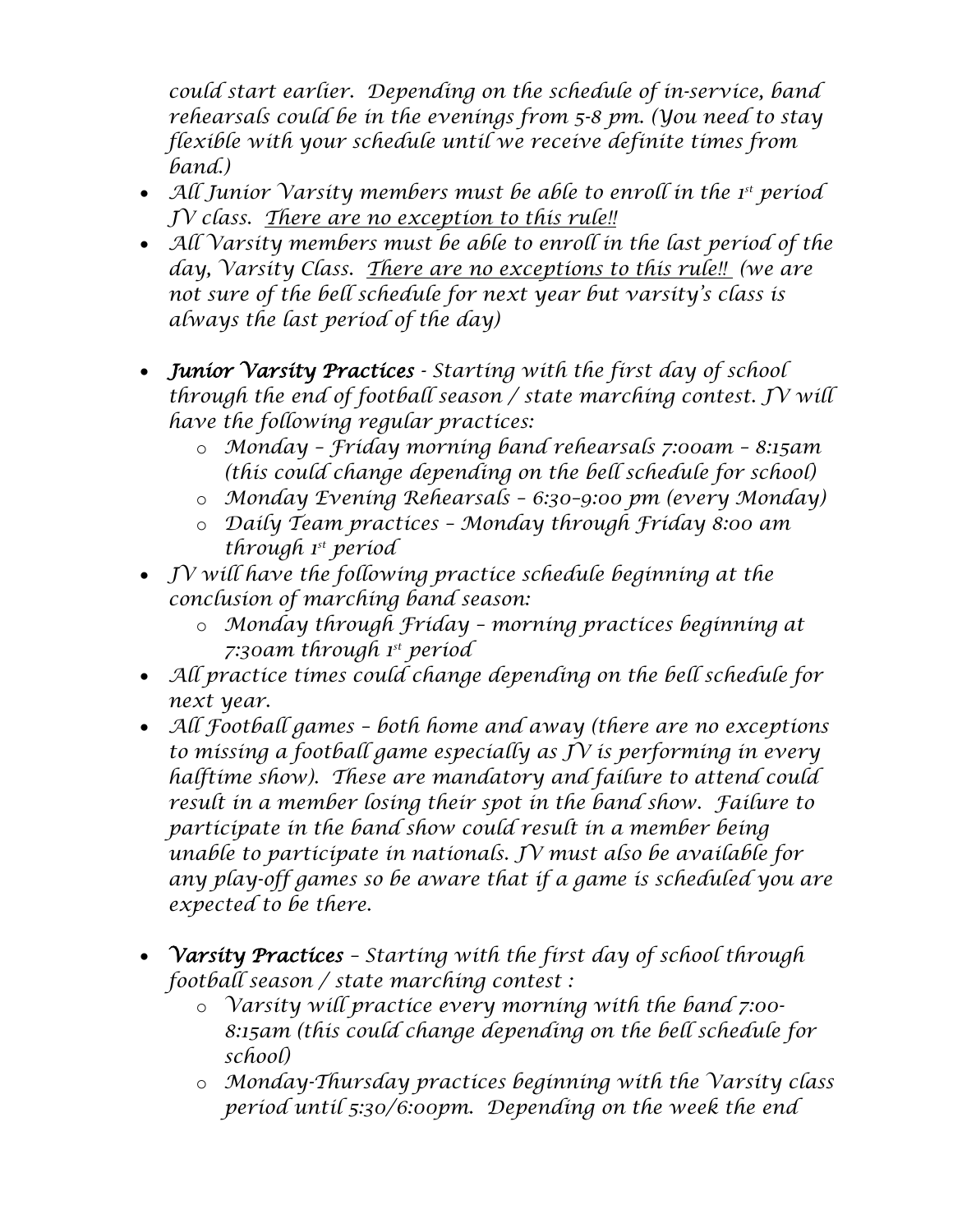*times could vary between the above two ending times. Dancers need to be flexible to fit the needs of the team.* 

- o *Friday practices – on game days we will practice during the class period and then after school with the band before going to the game. Any Friday's that we do not have a game we will either have choreography or no practice.*
- o *We will also have 1 evening practice with band from 6:30-9:00 pm. This is usually every Monday of each week.*
- o *Thursday night pep-rally practices will take place the Thursday before we perform in a pep-rally. We will not know until later how many of these we will have but be aware that they are usually later in the evening. If possible, we will have Friday morning practices instead of Thursday night practices but you need to leave yourself available for both.*
- *Starting in November or after we finish with band morning rehearsals, Varsity will follow the below schedule:*
	- o *Monday practices beginning with the varsity class period until 5:30/6:00pm (ending time will be decided on as the year progresses)*
	- o *Tuesday through Thursday practices beginning with the varsity class period until 5:30pm*
	- o *Friday practices will be the varsity class period until 5:00pm unless we have a football game or choreography.*
- *All practice times could change depending on the bell schedule for next year.*
- *All Football games – both home and away (there are no exceptions to missing a football game especially as Varsity is performing in every halftime show). These are mandatory and failure to attend could result in a Varsity member losing their spot in the band show and be ineligible to perform throughout the year as well as compete at nationals. Varsity must also be available for any play-off games so be aware that if a game is scheduled you are expected to be there.*
- *All pep-rallies and pep-rally practices – dancers who miss the Wednesday practice before a pep-rally or a Thursday pep-rally practice will not be allowed to perform in the following pep-rally. Also, a member that misses a practice the week of a peprally/performance may also not be able to perform in the pep-rally. (This is more clearly defined in the constitution).*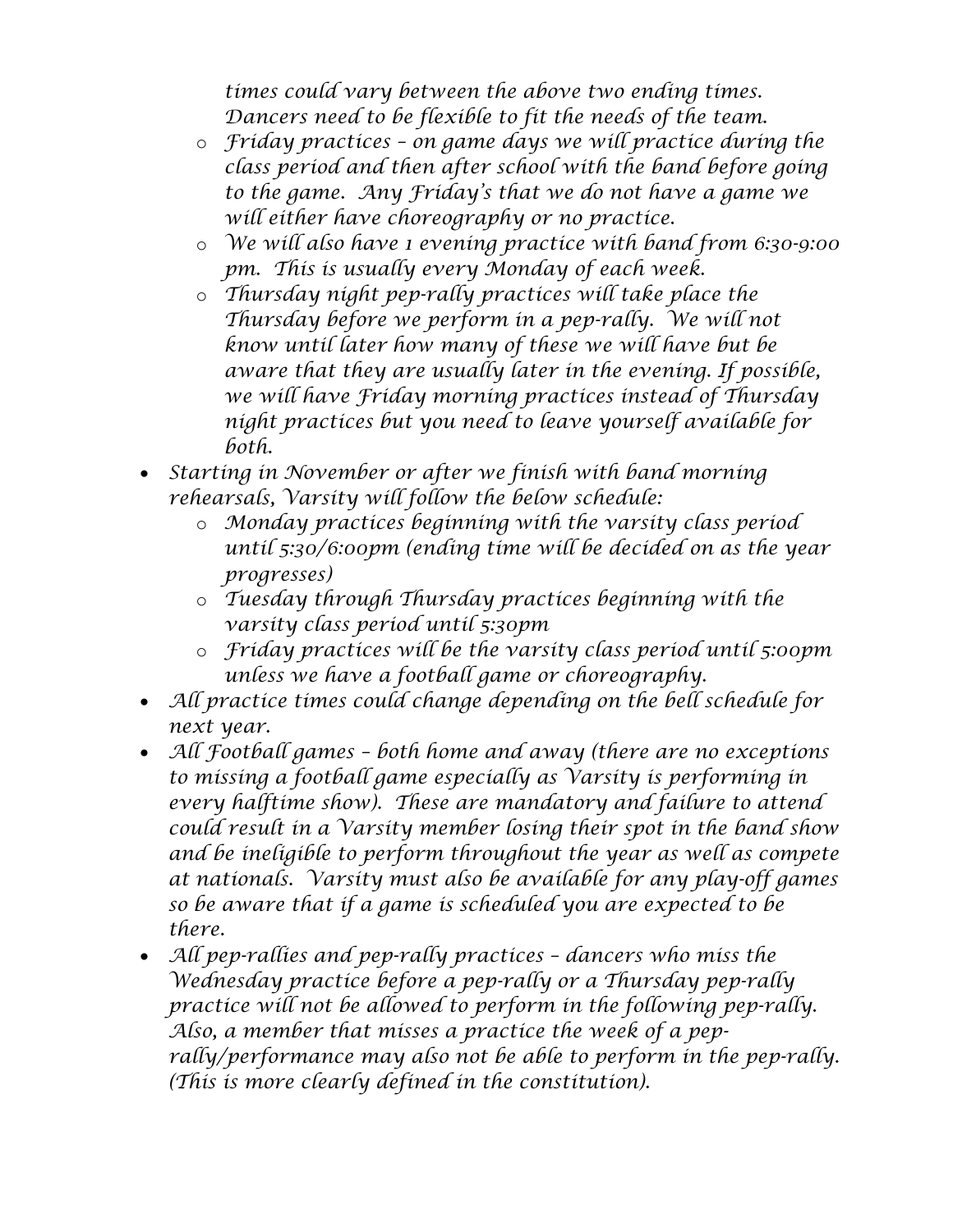- *Choreography weekends (JV and Varsity) – Dancers must be flexible as we are working around the choreographer's schedule. We will try to get dates set in stone as quickly as possible. We have included several possible weekends on the fall calendar so be sure to keep these open. If a dancer should miss during choreography, they will not be allowed to perform in that competition routine. Since we have given you weekends well in advance, there is no exception to missing!*
- *Band competition weekends – we will have several of these throughout the months of September and October and maybe November if we make State. These weekends will be given to you as soon as we are made aware of them. You will need to leave your weekends open in September, October and November until we have given you dates. All Varsity and JV members must be in attendance at all band competitions. Remember that if you are unable to perform in band show or at any band contests you will not be allowed to perform in pep-rallies, feature performances, football games or nationals' routines.*
- *JV and Varsity – Halftime performances at selected home basketball games. We plan to perform once in the fall and once in the spring and will let you know as soon as we have these dates.*
- *JV and Varsity – Appearances such as media day, watermelon feed, play-off pep-rally and others as scheduled. We do not have the specific dates yet but these are required so you need to be available when they happen.*
- *Fundraisers that benefit the whole team (ex. Calendar blitz, Team dinner fundraiser, Fall Future Paws Clinics, etc.)*
- *Both teams' requirements are specified in the dance team Constitution so be sure to look through it thoroughly*

#### *Spring Semester Requirements*

- *All Junior Varsity members must be able to enroll in the 1st period JV class and all Varsity members must be able to enroll in the last period of the day, Varsity Class. There are no exceptions to this rule!! (we are not sure of the bell schedule for next year but varsity's class is always the last period of the day)*
- *Daily Practices beginning January 3rd through Competition*
	- o *Both teams will follow the same practice schedule that begins in October/November following the conclusion of Band Marching season.*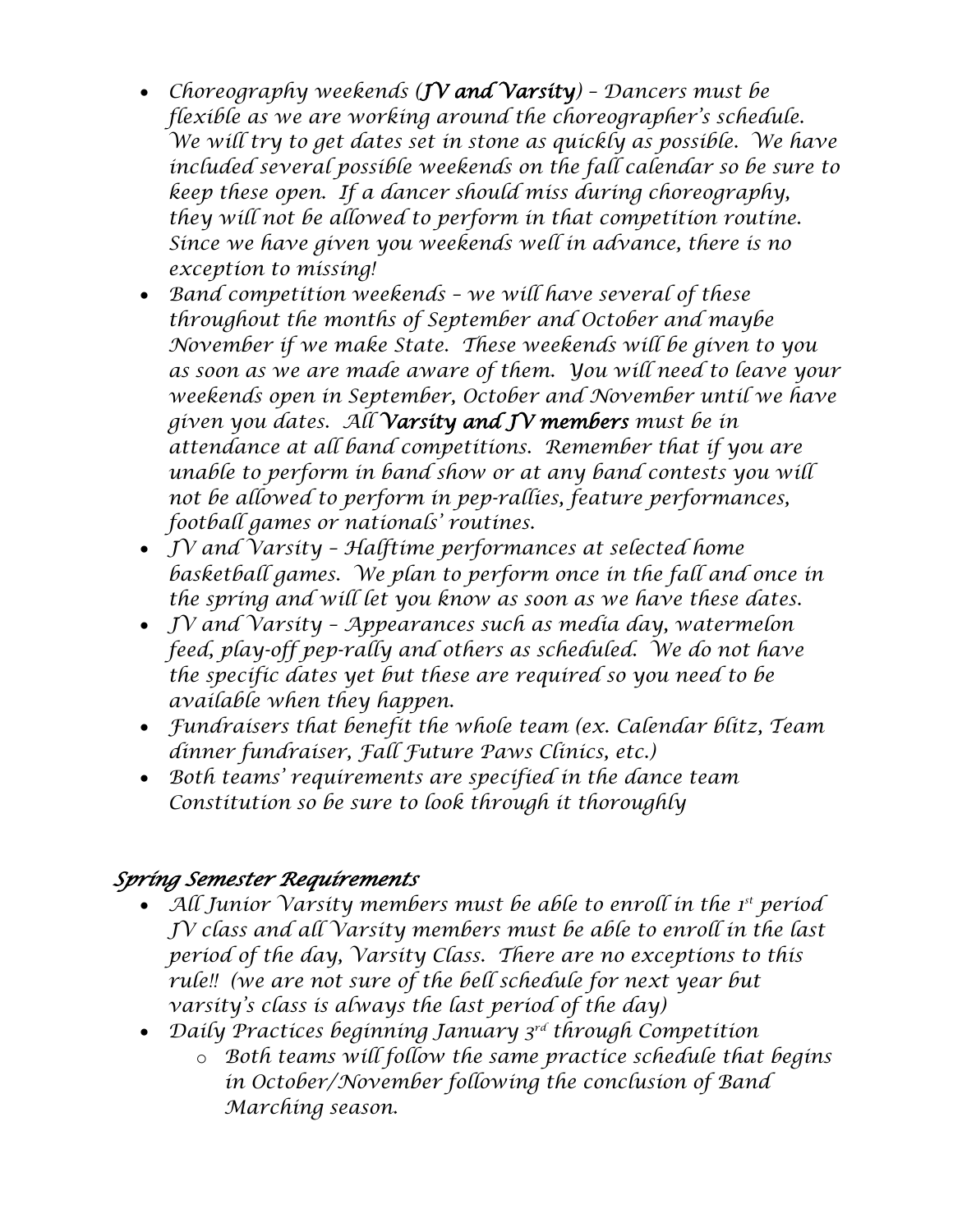- *Weekend rehearsals (team practices will only be scheduled if necessary especially closer to nationals to work spacing on the floor). Those who choose to do a solo or duet and are selected during the audition and have the necessary points will have required rehearsals every Friday evening or Saturday morning leading up to Recital and Competition.*
- *Halftime performances at selected home basketball games*
- *Future Panther Paws clinic (Mandatory Fundraiser)*
- *Dance Explosion both nights of performance and matinee performance, two nights of dress rehearsal and any other extra practices (Failure to attend any of the three Dance Explosion shows will result in that dancer being removed from all competition routines – this includes a dancer being ineligible for Dance Explosion)*
- *Both JV and Varsity will be attending an in-state competition. We are currently looking at several options and those dates are listed in this information sheet. Please be sure that your schedule is open and available on each of the given dates. We will give you more specifics as we finalize things.*
- *Spring Break It is possible that a competition could take place the last weekend of spring break. If this occurs we will have practices during the entire week of spring break and all dancers will need to be available or will be unable to attend the competition with their team. We will also have practices over spring break to prepare for our competition. Please do not make any plans for spring break until we have finalized our competition and practice schedule. If you already have plans, they will either need to change or it would be better to not try-out for the teams this year. (Note: We will not have definite dates until closer to the start of school.)*
- *Competition is mandatory for all Varsity and JV team members (as well as additional practices/performances to prepare for Competition).*
- *Possible Varsity Competition We are considering taking Varsity to an additional competition this year. We are looking at a weekend in February but do not yet have dates as we are waiting on the companies to post dates. We hope to have more details at the new team meeting. All Varsity members must participate in the trip.*
- *JV and Varsity Elevation Convention/Competition We will be attending the Elevation event that happens in Odessa at the Downtown Marriott. This is a great learning experience for all of our dancers and will be mandatory for both teams.*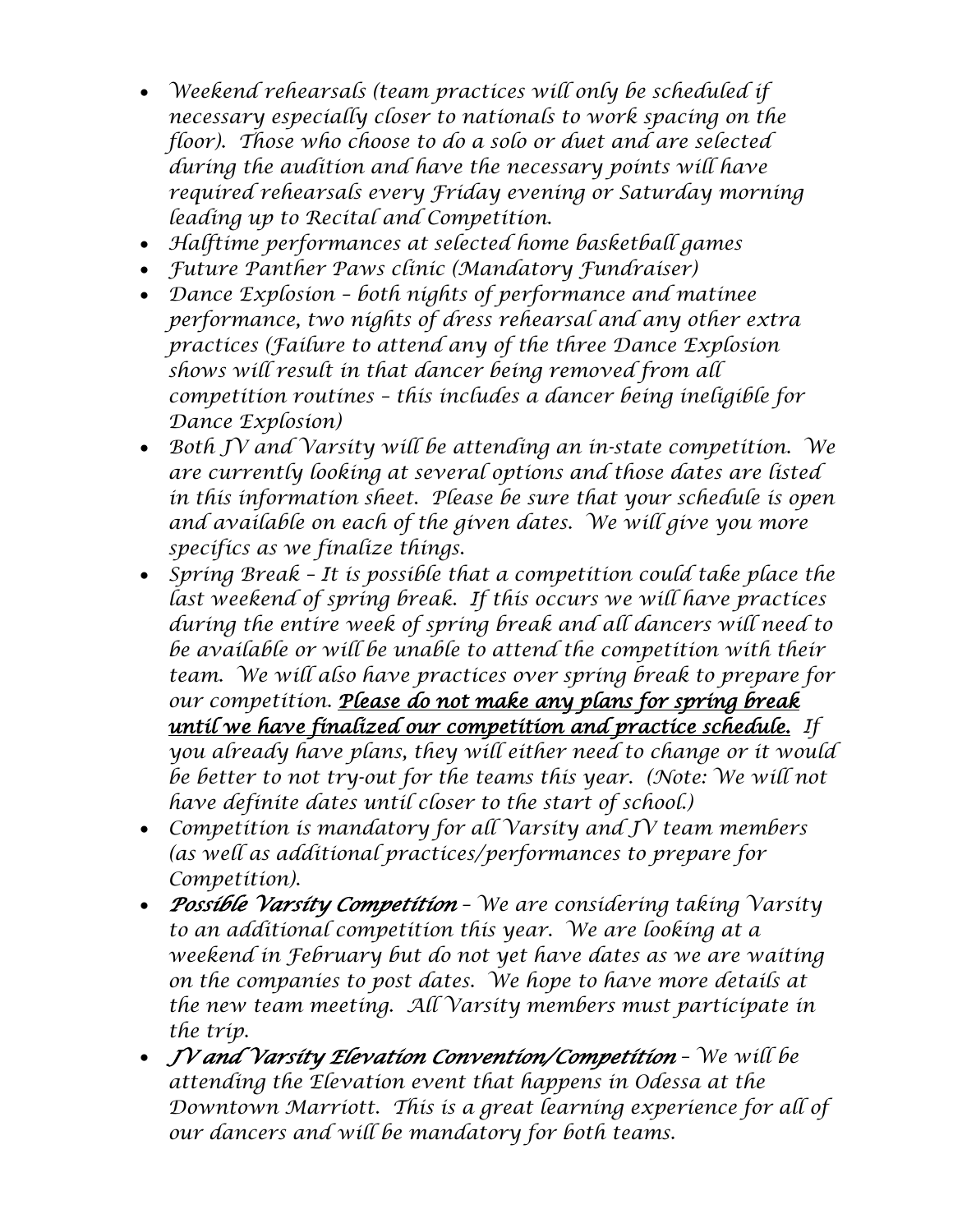*Please note that the above requirements are mandatory and if you are elected and you choose to be a part of the Panther Paws organization, you are making the commitment to be in attendance at all of these events. We will be providing a calendar of the fall semester with as many dates as possible, at the mandatory try-out meeting. We do not yet have the football schedule or dates for events associated with football season. We also will not have choreography dates set in stone just yet. Once you receive this calendar you are expected to be in attendance at all events listed. No exceptions to the Panther Paws Constitution will be made unless discussed and agreed upon prior to your daughter trying out for the teams. Since several dates will still be unknown, dancers that make a team will receive a more updated calendar in August. Team members are expected to keep their schedules flexible since many dates are undetermined at this time. We will let you know these dates as soon as we know!* 

*We have also provided some possible dates for the spring semester for when certain events may occur. Once the team has been selected, we will discuss the spring calendar further at the first new team meeting. Also, any dates provided on this paper or on the calendar should be considered permanent therefore no exceptions to the Panther Paw Constitution will be made for absences. Should you have any conflicts with the calendar as of now, please speak with us personally before tryouts so that we may discuss them and determine if trying out is in the best interest of your child and the team.* 

#### *Important Dates for Spring Semester*

- *Daily Practices starting January 3rd*
- *Elevation Convention Weekend in January*
- 
- *Possible Competition Weekend in February*
- 
- *Possible Nationals March 17<sup>th</sup>-19<sup>th</sup>*
- *Possible Nationals March 24th-26th*

• *Future Paws Clinic Weekend in February* • *Dance Explosion February 17<sup>th</sup>-18<sup>th</sup>, 24<sup>th</sup>-25<sup>th</sup> Or March 3rd-4th* 

*\*There are several dates for one event since we don't have a definite answer this early in the year. Also, there could be a Nationals happening later than the above dates so don't make weekend plans through the end of March or early April until we know for sure where*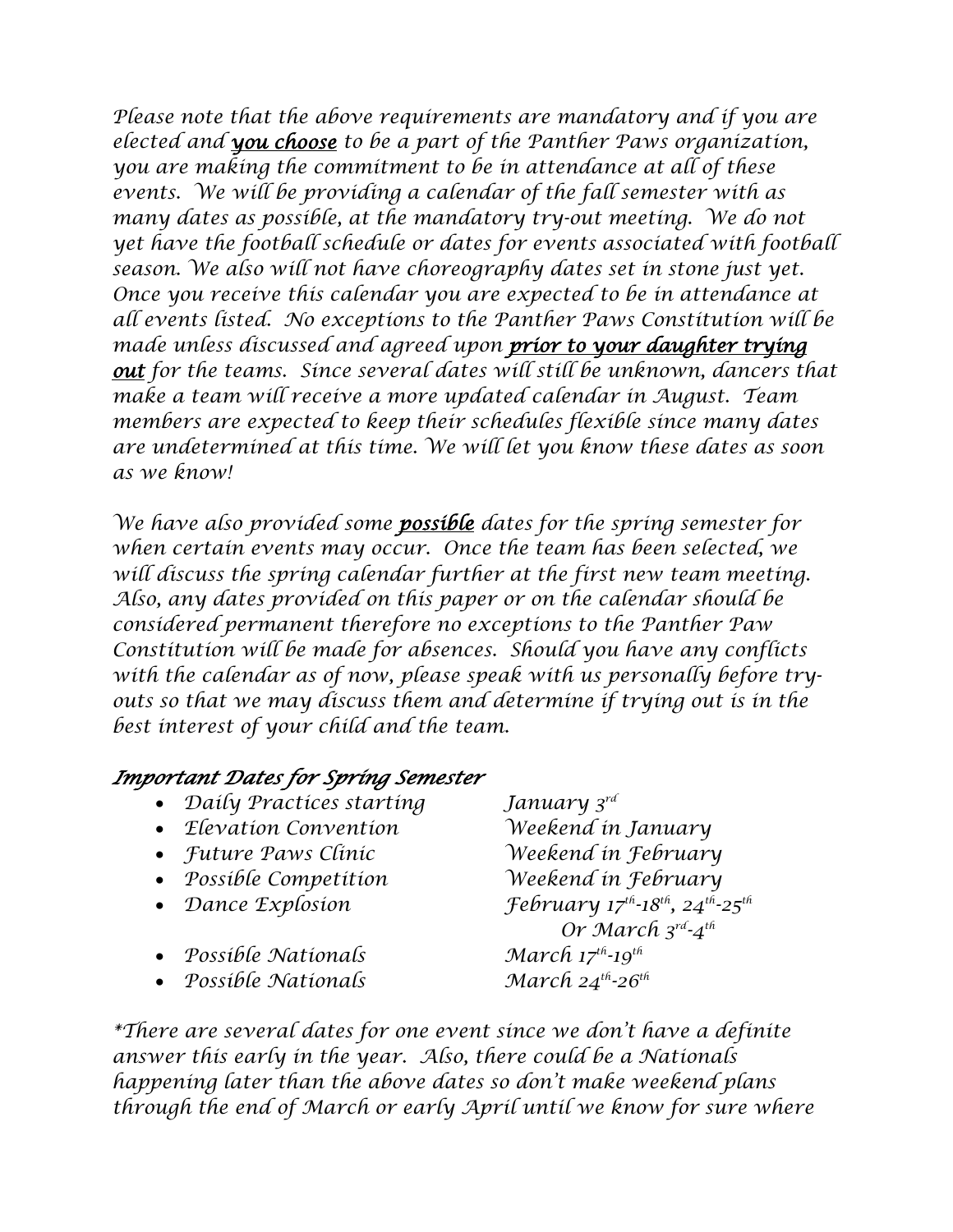*we are attending! Please mark all of these dates down as mandatory to prevent any confusion in the future!* 

#### *Expenses*

*There are considerable costs associated with the Panther Paws. We have supply costs as well as competition costs for each dancer. There are fundraising opportunities available, some being mandatory (ex. Team fundraisers that benefit the whole team), to help with these costs in the hopes that you will not have to pay all of it out of pocket. Each girl and her family must support and fully participate in the team fundraising events however, individual fundraisers are optional.* 

### *Be prepared to make your first payment of \$300 at the new team*

*meeting on Monday, May 2nd. If you are unable to pay at this time, you will be placed on alternate status and no uniforms will be ordered for you when we have our uniform fitting. If you are concerned about being able to meet the financial requirements please come talk to us prior to the start of clinic. Do not let money be a reason for not trying out. We*  will find a way to make this possible for every girl that makes either *team! However, you must be willing to put forth the effort in fundraising and do your part.* 

#### *Varsity Team*

*\$1,200.00 – 1,300.00 for first year Varsity Panther Paws (includes team uniforms, practice attire, required shoes, team warm-ups, team bags, tshirts for the year and camp costs).* 

*\$500.00 to \$600.00 for returning Panther Paws (includes team uniforms, practice attire, new tights and shoes, t-shirts for the year and camp*  costs). The final amount will depend on if items need to be replaced from *the previous year. Any items that are considerably worn or have been lost must be replaced.* 

*\*At the first booster meeting in August, we will collect a one-time fee for meals at all football games and recital. This amount will depend on the number of home or midland games and will be \$12 a girl for each game or recital show. This will cover their dinner before the game or recital as well as snacks and drinks during the game! We will also collect a \$200 deposit for uniforms at this time from new Varsity team members. We will further discuss this at the new team meeting!*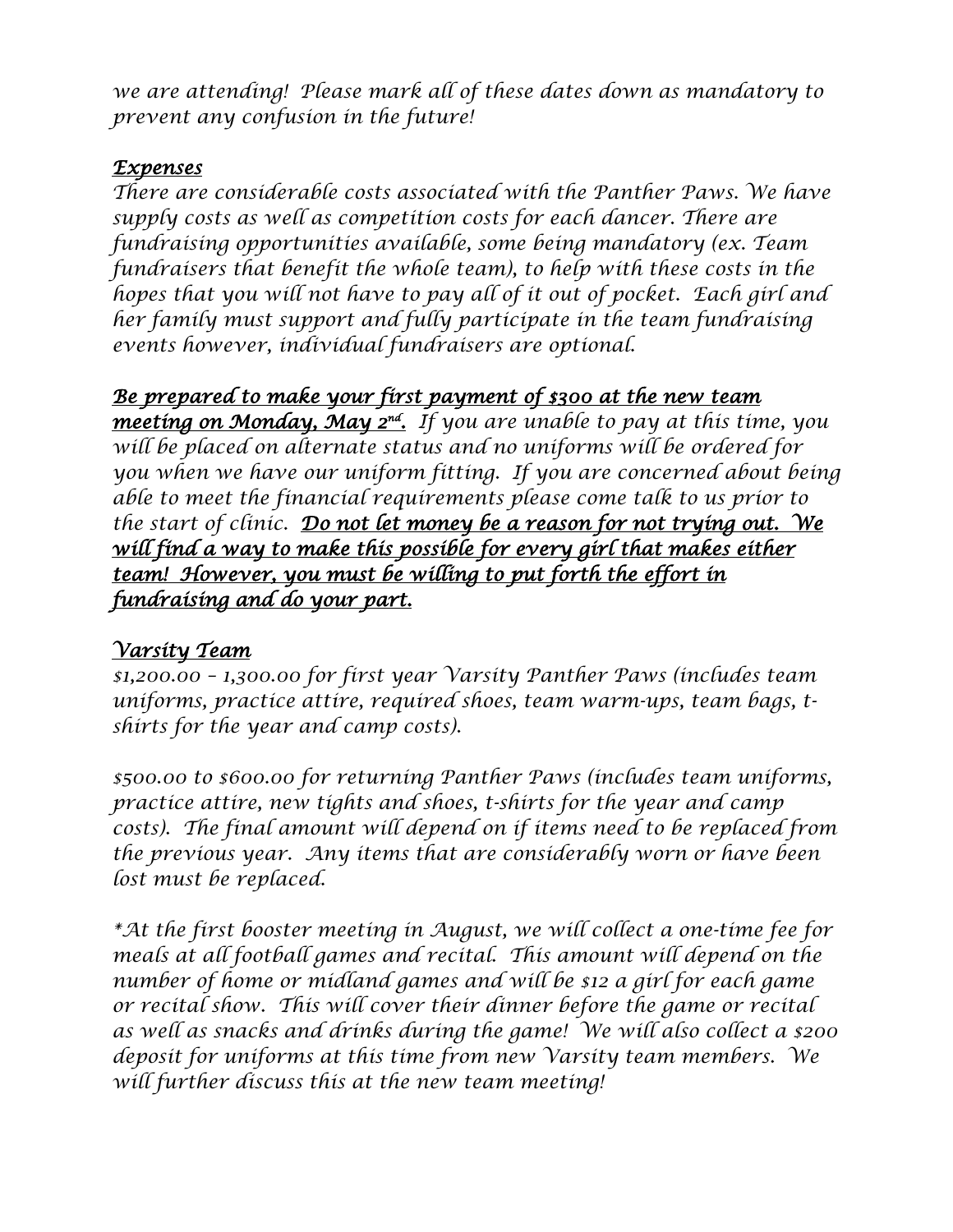#### *Varsity Only Competition*

*We estimate the cost for this trip to be around \$750 - \$1000 a dancer but we hope for it to be less. Since we have not made final decisions on where we will be going and what we will be doing, this is a broad estimate. All varsity members will be required to attend the competition and either fundraise for the costs or pay out-of-pocket for the costs. There will be fundraising opportunities to help the dancers.* 

## *Varsity National Competition*

*We will have more information and details concerning nationals and fundraising at the new team meeting. Please be aware there will be expenses with this trip. Based off of last year's trip, the costs for varsity to attend the national competition was a little over \$1,200 a dancer. This could be higher as prices increase each year but we hope not much higher. Our Booster club offers several fundraisers to help with Nationals costs so if you participate in fundraisers and work hard, you should not have to pay any competition expenses out of pocket. However, you reserve the right to pay these fees personally is you choose to do so.*

#### *Junior Varsity Team*

*\$900 to \$1,000 for first year junior varsity team members (includes team uniform, warm-up jacket, practice attire, required shoes, t-shirts for the year, and camp costs).* 

*\*At the first booster meeting in August, we will collect a one-time fee for meals at all football games and recital. This amount will depend on the number of home or midland games and will be \$12 a girl for each game or recital show. This will cover their dinner before the game or recital as well as snacks and drinks during the game!* 

## *Junior Varsity competition*

*We will have more information and details concerning competition and fundraising at the new team meeting. Please be aware there will be expenses with this trip. Based off of last year's trip, the costs for junior varsity to attend the national competition was*

*\$1,000 a dancer. This could be higher as prices increase each year but we hope not much higher. Our Booster club offers several fundraisers to help with Nationals costs so if you participate in fundraisers and work hard, you should not have to pay any competition expenses out of pocket.*